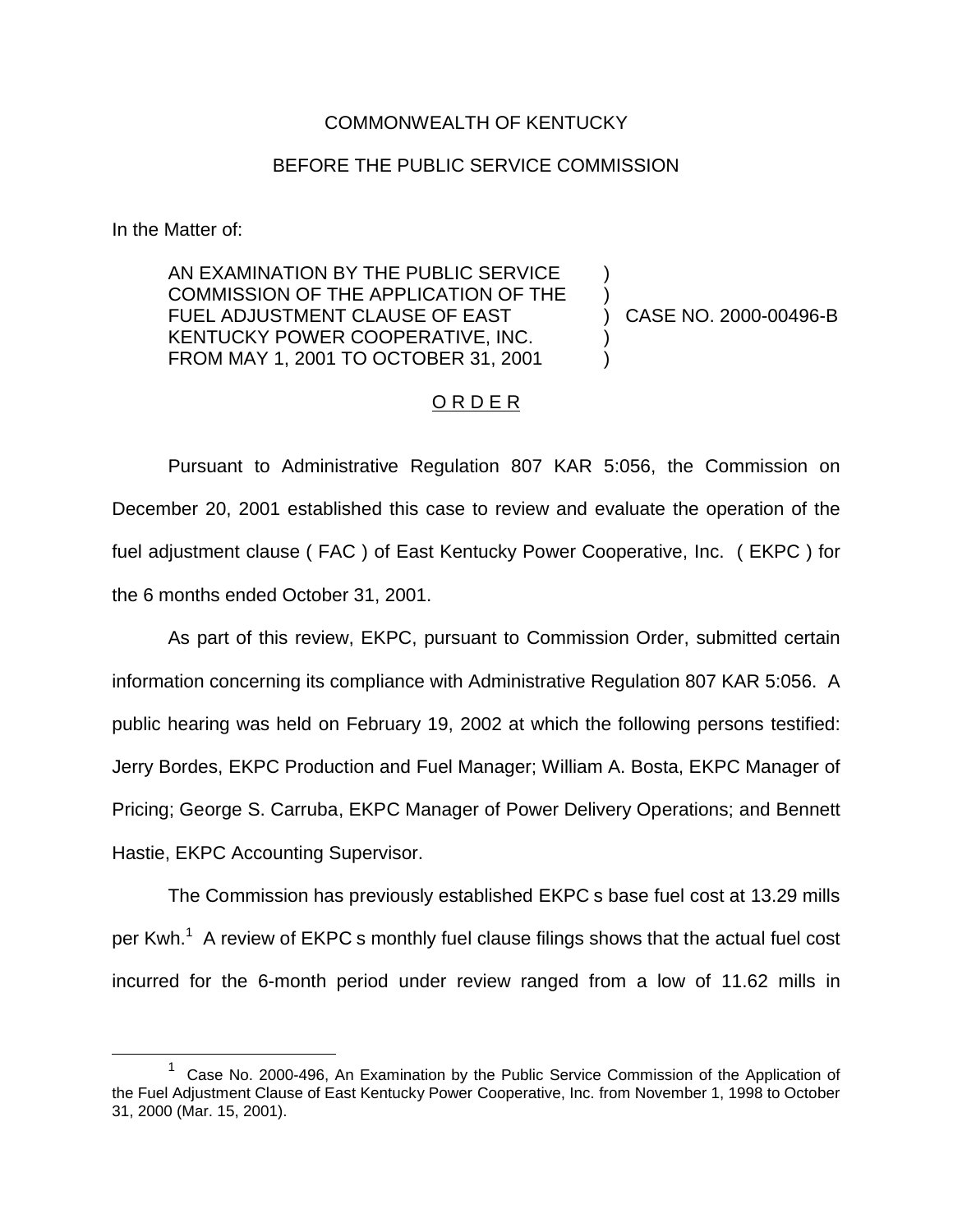October 2001 to a high of 16.94 mills in September 2001, with a 6-month average of 14.86 mills.

During this proceeding, the Commission examined the appropriate treatment under Administrative Regulation 807 KAR 5:056 for purchased power costs incurred to serve native load.<sup>2</sup> More specifically, we inquired about the types of power purchases that qualify as economy power purchases and the treatment of power purchases that are not considered economy power purchases.

Administrative Regulation 807 KAR 5:056, Section 1(3),<sup>3</sup> governs the recovery of purchased energy costs through an electric utility s FAC. It permits the inclusion of economy energy purchases, exclusive of capacity or demand charges, in the cost of fuel as calculated for FAC purposes when such energy is purchased on an economic

(b) The actual identifiable fossil and nuclear fuel costs associated with energy purchased for reasons other than identified in paragraph (c) of this subsection, but excluding the cost of fuel related to purchases to substitute for the forced outages; plus

(c) The net energy cost of energy purchases, exclusive of capacity or demand charges (irrespective of the designation assigned to such transaction) when such energy is purchased on an economic dispatch basis. Included therein may be such costs as the charges for economy energy purchases and the charges as a result of scheduled outage, all such kinds of energy being purchased by the buyer to substitute for its own higher cost energy; and less

(d) The cost of fossil fuel recovered through intersystem sales including the fuel costs related to economy energy sales and other energy sold on an economic dispatch basis.

 $2^{2}$  See Transcript at 21-28; EKPC s Response to the Commission s Order of December 20, 2001, Item 23.

 $3$  Fuel costs (F) shall be the most recent actual monthly cost of:

<sup>(</sup>a) Fossil fuel consumed in the utility's own plants, and the utility's share of fossil and nuclear fuel consumed in jointly owned or leased plants, plus the cost of fuel which would have been used in plants suffering forced generation or transmission outages, but less the cost of fuel related to substitute generation; plus

<sup>(</sup>e) All fuel costs shall be based on weighted average inventory costing.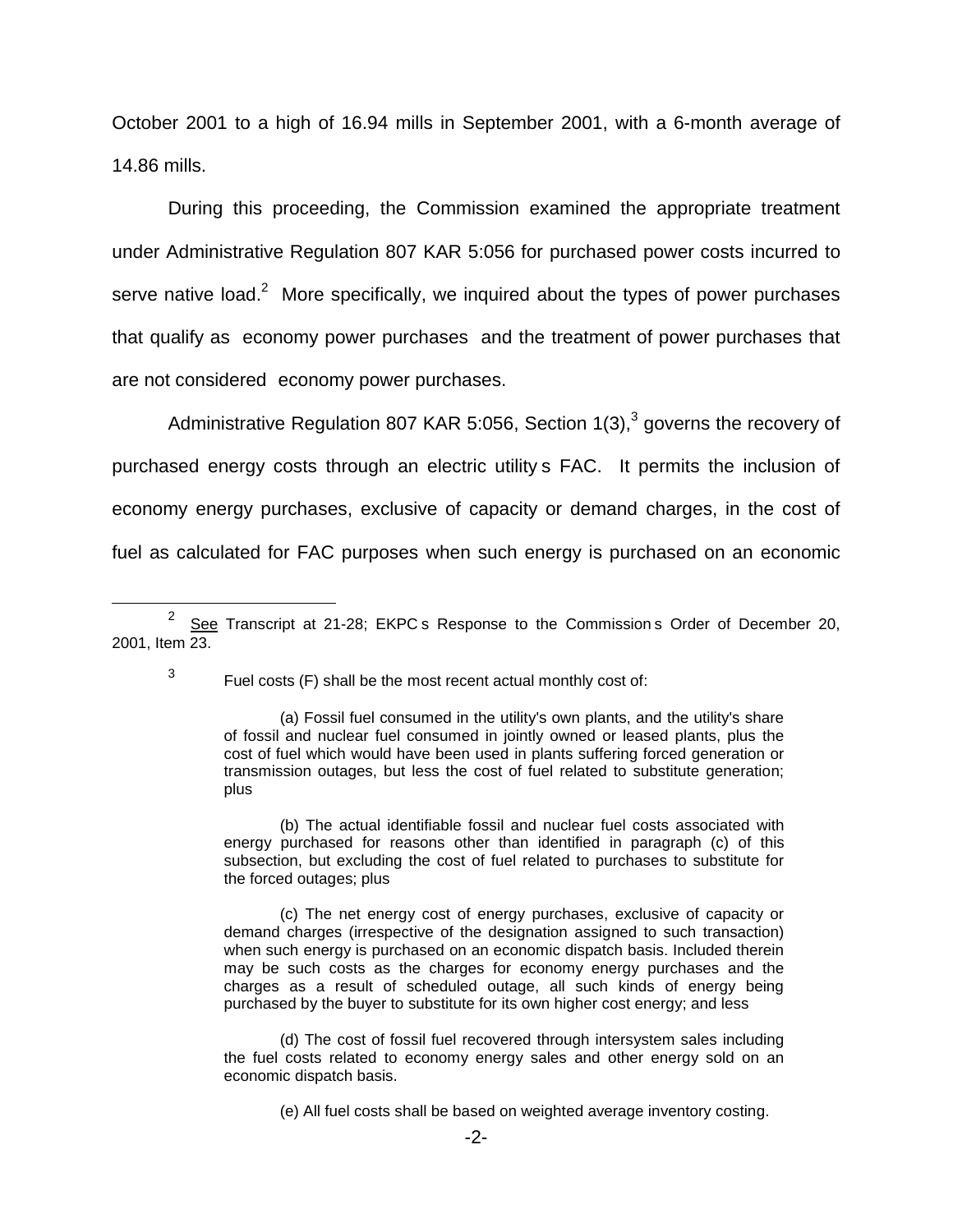dispatch basis. It also permits the recovery of actual identifiable fossil and nuclear fuel costs associated with energy purchased in non-economy transactions.

In a highly regulated electric power wholesale market in which power suppliers routinely identified on their billing statements the portions of energy purchases attributable to fuel cost and to demand or capacity charges, this regulation was relatively easy to administer. With the recent restructuring of the wholesale electric power market, however, few wholesale suppliers continue to engage in such billing practices. EKPC reports that none of its wholesale power suppliers provide this information and that it now reports the purchase price as the fuel cost.  $4$ 

The Commission is concerned that these new market conditions, when coupled with the increasing use of purchased power to meet native load requirements, will lead to disparate treatment of purchased energy costs. Some electric utilities are treating energy purchases that supplement, but do not displace native generation, as economy purchases and seeking recovery of the total purchase cost through their FACs. Some electric utilities, no longer receiving billing information that identifies the fuel portion of their non-economy power purchases, are treating the entire purchase as a fuel cost. Other electric utilities, also lacking detailed billing information, are attempting to estimate the cost of the fuel portion of such transactions based on historic billing information. As a result, uniform treatment of fuel costs is being eroded creating the potential for recovery of non-fuel related costs through FACs.

Based upon our review of Administrative Regulation 807 KAR 5:056 and in recognition of the recent changes in the wholesale energy market, we find that some

<sup>4</sup> EKPC Response to the Commission s Order of December 20, 2001, Item 22.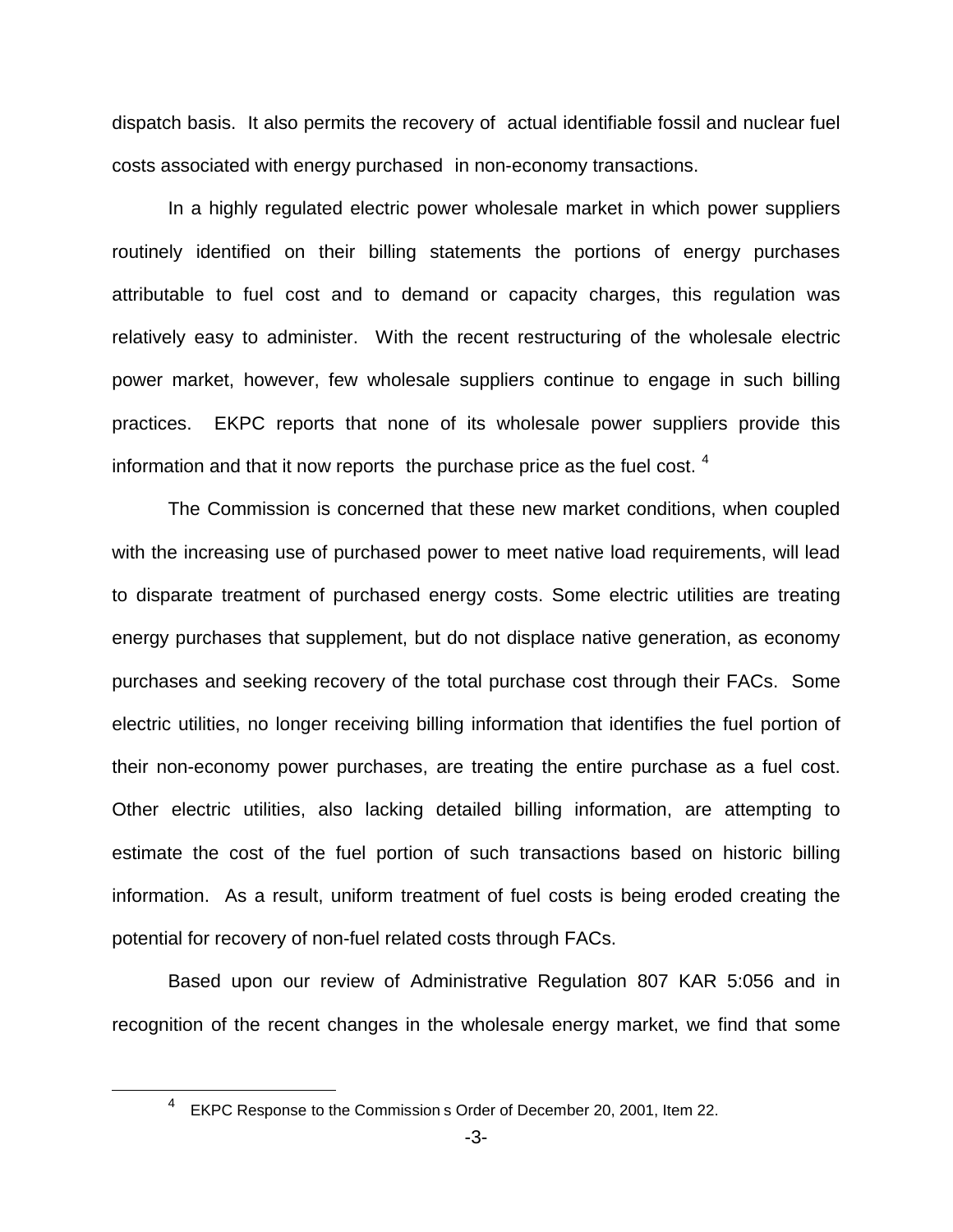clarification of the regulation s treatment of economy energy purchases and noneconomy energy purchases is necessary. Economy energy is [e]nergy produced and supplied from a more economical source in one system, substituted for that being produced or capable of being produced by a less economical source in another system." Sierra Pacific Power Co. v. Public Service Commission of Nevada, 634 P.2d 1200, 1203 fn.1 (Nev. 1981). Economy energy sales occur when utilities purchase energy from other utilities that can generate the energy at lower cost. Citizens of State v. Public Service Com'n, 464 So.2d 1194 (Fla.1985).<sup>5</sup>

We view economy energy purchases that are recoverable through an electric utility s FAC as purchases that an electric utility makes to serve native load, that displace its higher cost of generation, and that have an energy cost less than the avoided variable generation cost of the utility s highest cost generating unit available to serve native load during that FAC expense month. When the purchased energy price consists of a total charge per unit of energy, with no separate demand charge, the energy cost is the total charge per unit of energy. Where an energy vendor lists the components of the total energy price, the energy cost is the energy cost exclusive of any demand or capacity charges.

 Non-economy energy purchases are purchases made to serve native load that have an energy cost greater than the avoided variable cost of the utility s highest cost generating unit available to serve native load during that FAC expense month. When the purchased energy price of such purchases consists of a total charge per unit of

<sup>5</sup> Such transactions are generally considered beneficial to utility ratepayers by permitting purchasing utilities to obtain lower cost power to meet their native load requirements while allowing selling utilities the opportunity to earn additional revenue by the sale of excess power.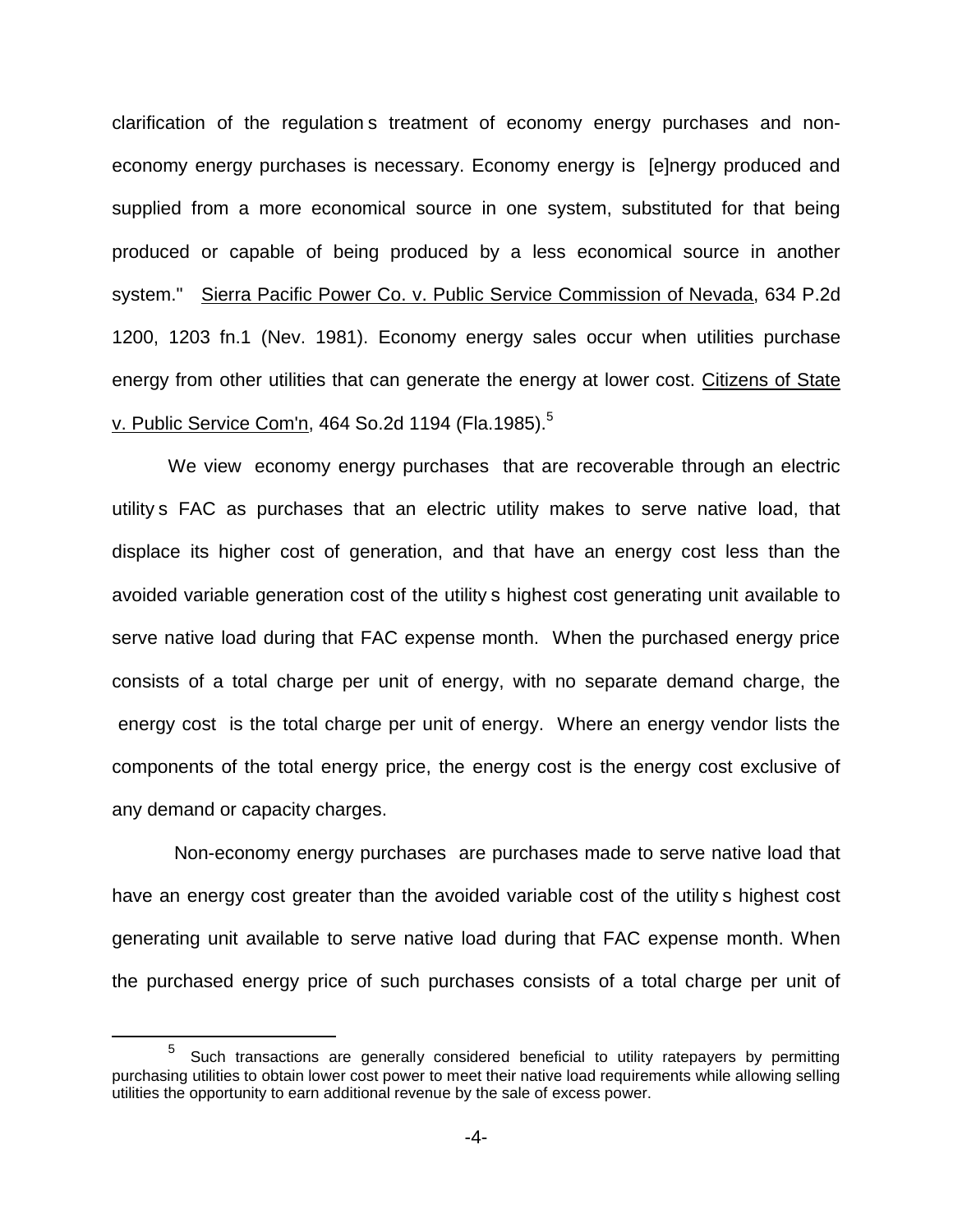energy, with no separate demand charge, the energy cost is the total charge per unit of energy. When an energy vendor lists the components of the total energy price, the energy cost is the energy cost exclusive of any demand or capacity charges.

We interpret Administrative Regulation 807 KAR 5:056 as permitting an electric utility to recover through its FAC only the lower of the actual energy cost of the noneconomy purchased energy or the fuel cost of its highest cost generating unit available to be dispatched to serve native load during the reporting expense month. Costs for non-economy energy purchases that are not recoverable through an electric utility s FAC are considered non-FAC expenses and, if reasonably incurred, are otherwise eligible for recovery through base rates.

The Commission believes that this interpretation is consistent with the letter and the spirit of Administrative Regulation 807 KAR 5:056. It should ensure a uniform treatment of fuel costs by all electric utilities subject to our jurisdiction, provide a greater degree of certainty as to the fuel expenses eligible for recovery through a FAC, and encourage reasonable and economically efficient energy procurement practices, while continuing to protect the interests of utility ratepayers. We place EKPC on notice that this interpretation shall be applied to all energy purchases made after April 30, 2002.

In reaching our interpretation, we are mindful of EKPC s concerns regarding power purchases made under emergency circumstances. We recognize that in such circumstances wholesale power market prices may significantly exceed the fuel cost of EKPC s highest cost generating unit available to serve native load. In those circumstances, EKPC may apply to the Commission for immediate rate recovery of those costs. In reviewing such applications, we will carefully consider, inter alia, the

-5-